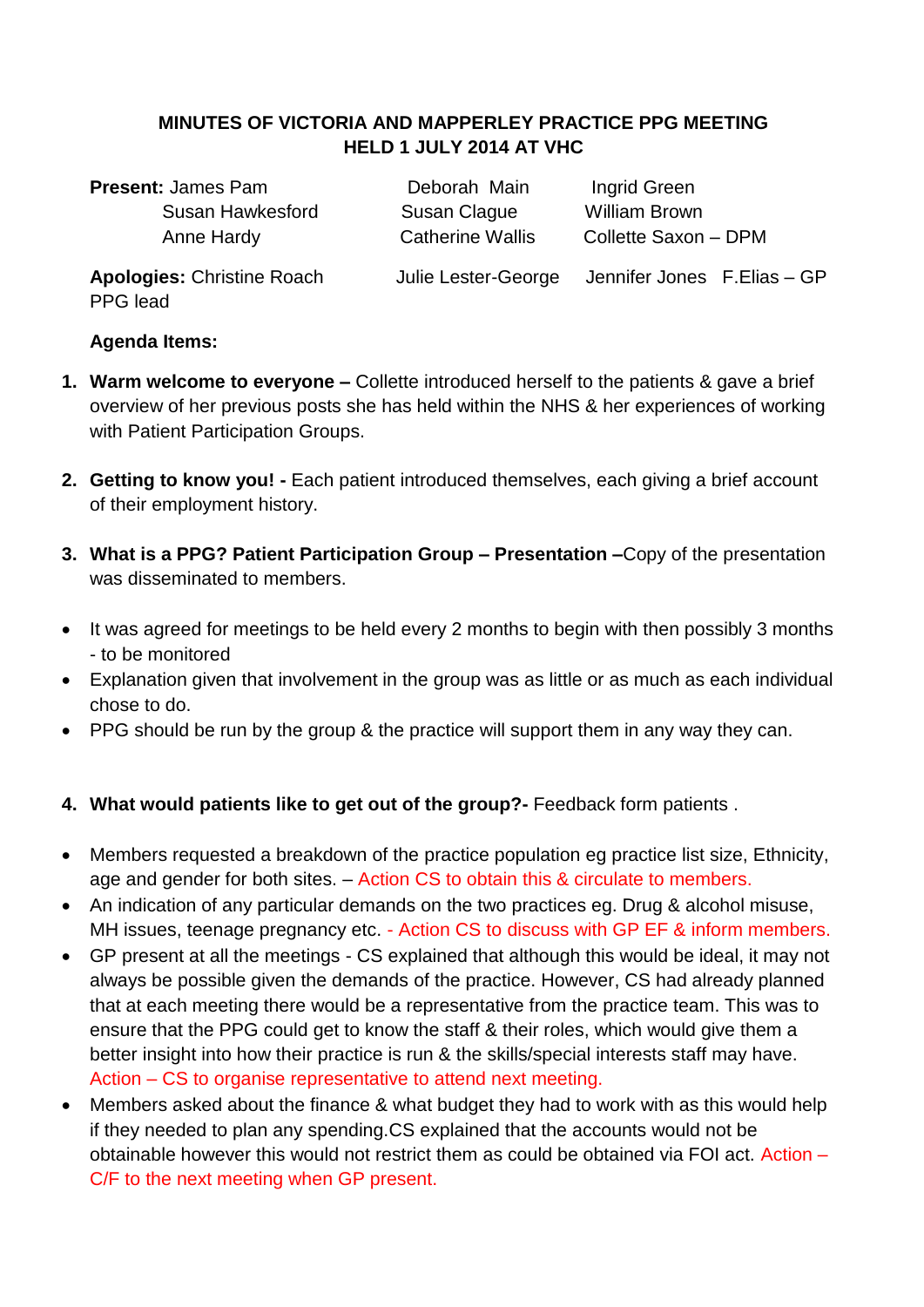- A Chair & Secretary for the group were discussed. Mixed opinions of whether it was too early as the group was still in its infancy, to decide if these were needed yet. CS felt that these posts were needed as there no one available amongst the staff to provide this for them. During the groups early phase she didn't mind taking the minutes or chairing until the group established itself . Other members expressed that the positions should be in place as this would help from an organisational point of view everyone would know who to approach. It was agreed that James Pam would chair for 2 meetings & Sue Clague would minute. Then review to see if members wanted to alternate the tasks to be done amongst themselves or nominate a person/s. Action – To be reviewed in Nov/Dec 2014 – All
- Patient surveys were discussed as members commented that they had never been asked to complete a questionnaire. CS explained that these were in circulation at certain times throughout the year focusing on patient access & patient care. These would be made available & patients can ask at reception for one when they are next in circulation. Action – CS to ensure notification of the next survey is in the waiting room & on the website. Patient will be encouraged once again to participate in this.
- Staff members requested information/update of all staff members including clinicians as they were unaware of who their GP's were & who the PM was etc..CS suggested a flow chart. Action - CW kindly agreed to liaise with CS to create a photo frame of all members/roles for the waiting room at each site.
- Website Many members were not aware of this facility. Although one person had looked at the site & commented that it needed to updated & utilised more. CS commented that she was aware of this & it was on her list of project's she will be working on. Action: CS to update website.
- Access –on line appointments were discussed & patients were informed that a pilot scheme would be in place but staff training needed to take place before patients could volunteer to use this. Action: CS to inform the group when these are available.

# **5. What would the practice like to see happen following the establishment of the PPG?**

- Better communication/engagement with patients a link between patients & practice staff.
- Patients suggestions/views listened to & where appropriate their views taken into consideration when making decisions about any changes within the practice.
- Discuss the services on offer at the practice & if/hoe improvements could be made .
- PPG to represent our patient population. Trying to obtain patient views from the minority sector, seeking comments from patients in the waiting room who would not necessarily attend meetings.
- Long term Patient education in health matters & gradually becoming more confident in taking a reasonable amount of responsibility for their health with the support of their GP.
- Long Term PPG providing practical support & help in implementing any changes at the practice
- Long term –building a relationship between the practice & its patients that breaks down barriers & shares information where appropriate .